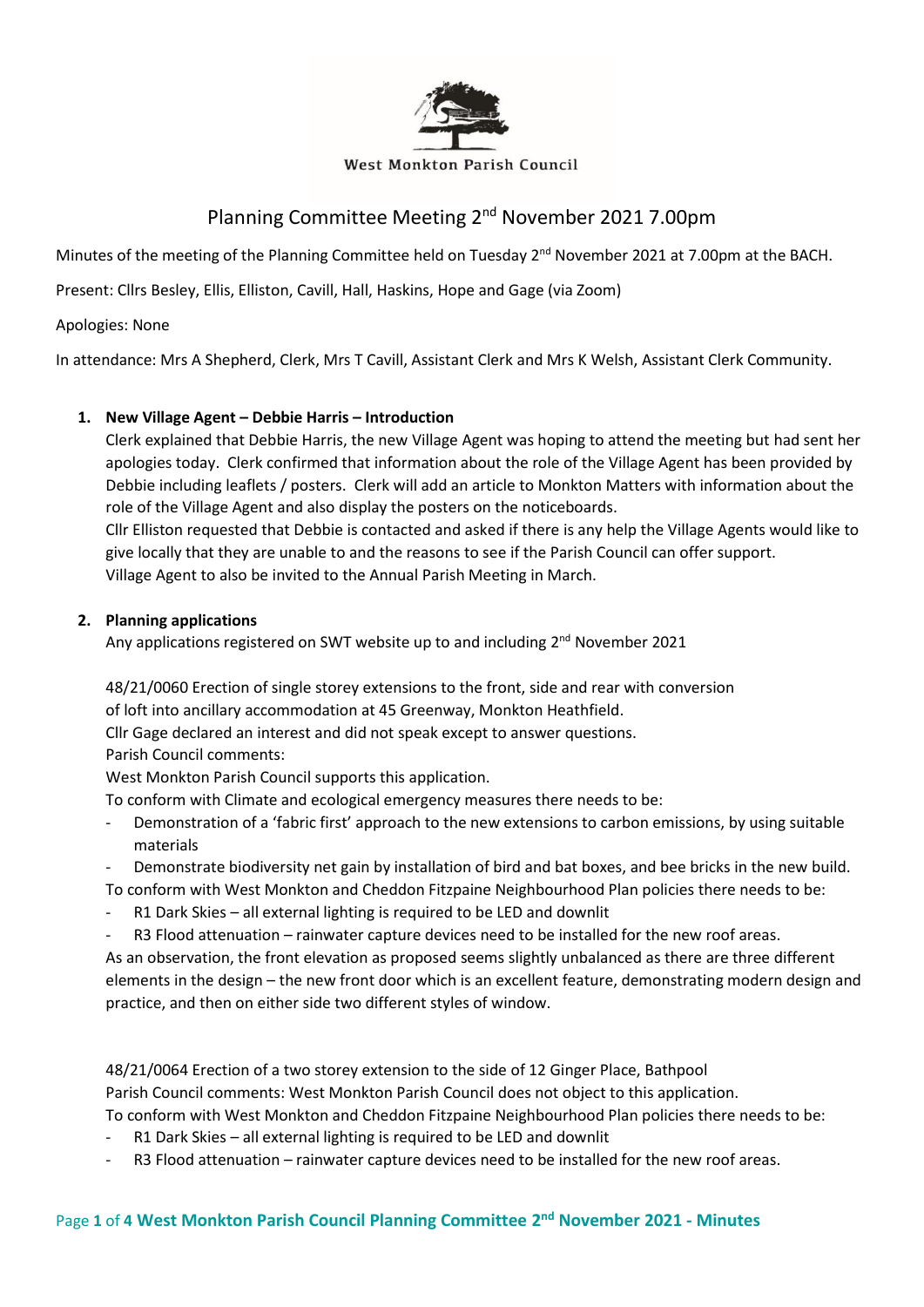Biodiversity net gain can be demonstrated by the installation of bird and bat boxes and bee bricks, owing to the proximity of mature trees.

48/21/0063 Installation of 2 No. rapid electric vehicle charging stations within the grounds of McDonalds Restaurant, Heron Gate, Taunton.

Parish Council comment: West Monkton Parish Council supports this application.

48/21/0008 Erection of 1 No. detached dwelling with detached garage and associated works at the walled gardens at Nigella, Church Hill, West Monkton (Amendments).

Parish Council comment: West Monkton Parish Council finds no reason to alter its objection to this application. All the reasons submitted to the Local Planning Authority in March 2021 remain; and the. West Monkton Parish Council is disappointed to note the original plans and drawings have been removed from the SWT Planning website so that comparison of the original with the amended is rendered impossible. However, the building as proposed in the revised drawings represents inappropriate development for the site and location in West Monkton village and is too large for the site. It is also disappointing to note that the rather misleading Site sections and context drawing 220.17-0008 showing elevations relative to the neighbouring properties has not been corrected to show the topography over the site and its neighbours – the existing site survey drawing no. 220.17-002 showing the topography of the site conveniently stops at the boundary wall of the site which means it is of little assistance.

The dwelling as proposed in the amendments will overshadow and take light from the windows of Annandale.

The Parish Council strongly recommends that comments are sought from a different Conservation Officer as it is understood that the 'No comments' entered on the SWT website reflect a conflict of interest on the part of the author of that email (the Conservation Officer) rather than no comment being made on the application.

For the avoidance of doubt, please find herewith the comments sent in by West Monkton Parish Council in March 2021

*Access. The access onto Church Hill from the private shared drive, which is not in the ownership or control of the applicant, is poor, meeting Church Hill at 90 degrees. The visibility splay is reduced by the stone walls bordering the access road. Owing to the substantial dwelling proposed for the site there is a likelihood of two or three additional cars using the access onto Church Hill on a regular basis. Church Hill is used as the main route to a large 900 head dairy farm, as such, the road is frequently used by heavy agricultural vehicles such as milk tanker (two or three times daily) silage trailers, slurry spreaders, and other agricultural deliveries. There is no footpath, and the road is used by cyclists and pedestrians as part of the footpath network around West Monkton.* 

*Size. The proposed dwelling is a substantial 4 bedroomed building that occupies a very significant part of the site, to the extent that it is too large for the site.* 

*Materials and design. The design is out of keeping with the area, and of little architectural merit. Impact on neighbours. The height of the proposed building, although cognizant of the height of the walls is such that, owing to the topography of the area, overlooks the neighbours lower down the hill, Bartons, Mulberry House, Windflower. The relative heights of the proposed dwelling and its neighbours does not appear to be shown correctly on the elevations presented.* 

*Conservation wall. The history of the wall is well documented. The location of the proposed dwelling is very close to the listed wall. Has the Conservation Officer expressed a view on the proximity of the proposed dwelling to the listed structure?*

48/21/0066 Application to carry out management works to one Ash tree included in Taunton Deane Borough (West Monkton No.3) Tree Preservation Order 1998 at 56 Acacia Gardens, Bathpool, Taunton (TD777) West Monkton Parish Council supports this application.

Page **2** of **4 West Monkton Parish Council Planning Committee 2 nd November 2021 - Minutes**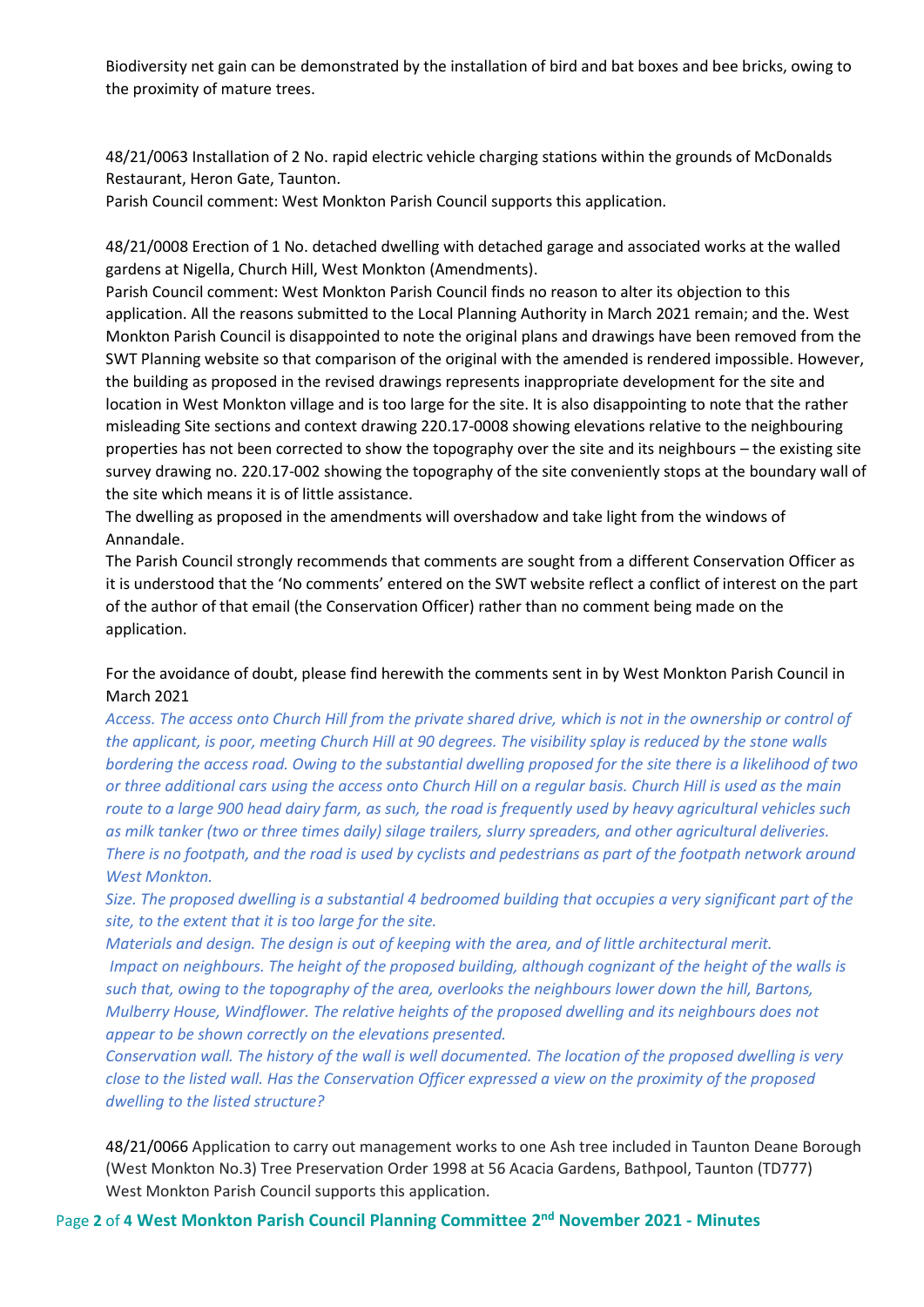48/21/0058 Application to fell 10 Alder trees and 3 Poplars included in Taunton Deane Borough (West Monkton No.1) Tree Preservation Order 2011 at Riverside, Bridgwater Road, Bathpool (TD1090)

Further to the grant of consent and email from the applicant, West Monkton Parish Council wishes to suggest the following two sites for the planting of the 13 deciduous broadleaved trees:

- South of Firepool Green on the 'island' between the river and the canal (there may be difficulties over access to this suggestion for ensuring healthy establishment and maintenance of the trees;
- On the outside of the applicant's site, in the area between his boundary and the southern bank of the river, which would hide the containers from the cycleway/footpath.

#### Extract from Grant of permission letter to applicant

*48/21/0058/T Proposal: Application to fell 10 Alder trees and 3 Poplars included in Taunton Deane Borough (West Monkton No.1) Tree Preservation Order 2011 at Riverside, Bridgwater Road, Bathpool (TD1090) Application Type: Felling of Tree(s) covered by TPO Grid Reference: 324710.125654 . In pursuance of its powers under the above mentioned Act and Regulations and in connection with the above mentioned Tree Preservation Order made by the Taunton Deane Borough Council (hereinafter called "The Council") as Local Planning Authority, the Council hereby GRANT CONSENT to the carrying out of the operations specified in the above application subject to the following condition(s):* 

*1 The proposed work shall be completed before the expiration of two years from the date of this permission. Reason: To ensure that the works hereby approved are carried out in accordance with the Town and Country Planning (Tree Preservation) (England) Regulations 2012* 

*2 The following works are approved: Trees T1 to T13 - FELL Reason: Trees of low public amenity value. Some in poor condition.*

*3 The following replacement tree(s) shall be in accordance with British Standard BS3936 and be planted within three months of felling, in accordance with British Standard BS4428 (1989): 13 no. broadleaf deciduous native trees, minimum height 1.5 metres at planting, planted within council-managed land along the River Tone, species and location to be agreed. If the tree(s) (or any other tree(s) planted in replacement for it) is removed, uprooted, destroyed or dies within a period of 5 years from the date of planting, another tree of the same size and species shall be planted at the same place, or in accordance with any variation for which the local planning authority give their written consent.* 

*Note: A new Tree Preservation Order may be served to protect the new tree(s). Please inform this office when the new tree(s) has been planted (01823 219534). Reason: To maintain visual amenity*

#### **3. SWT Free Trees Update**

Clerk confirmed that 7 Beech trees have been ordered from SWT as part of the Free Trees initiative. The trees will be available for collection towards the end of November. Clerk also confirmed that Persimmon have confirmed their permission for the trees to be planted along the Dyers Brook Corridor so long as the location of the trees can be illustrated on a plan and agreed with Persimmon and SWT. The positions of the trees were discussed, and locations agreed. Clerk to annotate a plan to illustrate the proposed position of the trees and send to Persimmon and SWT for their agreement.

#### **4. Discuss proposed vision / objectives from Away Day**

Clerk shared a document drafted identifying a proposed vision and some objectives informed by the discussion at the Parish Council Away Day. Clerk to share the document with Councillors to receive their feedback.

An additional objective was identified: The Parish Council will hold developers to account for non-delivery of required infrastructure.